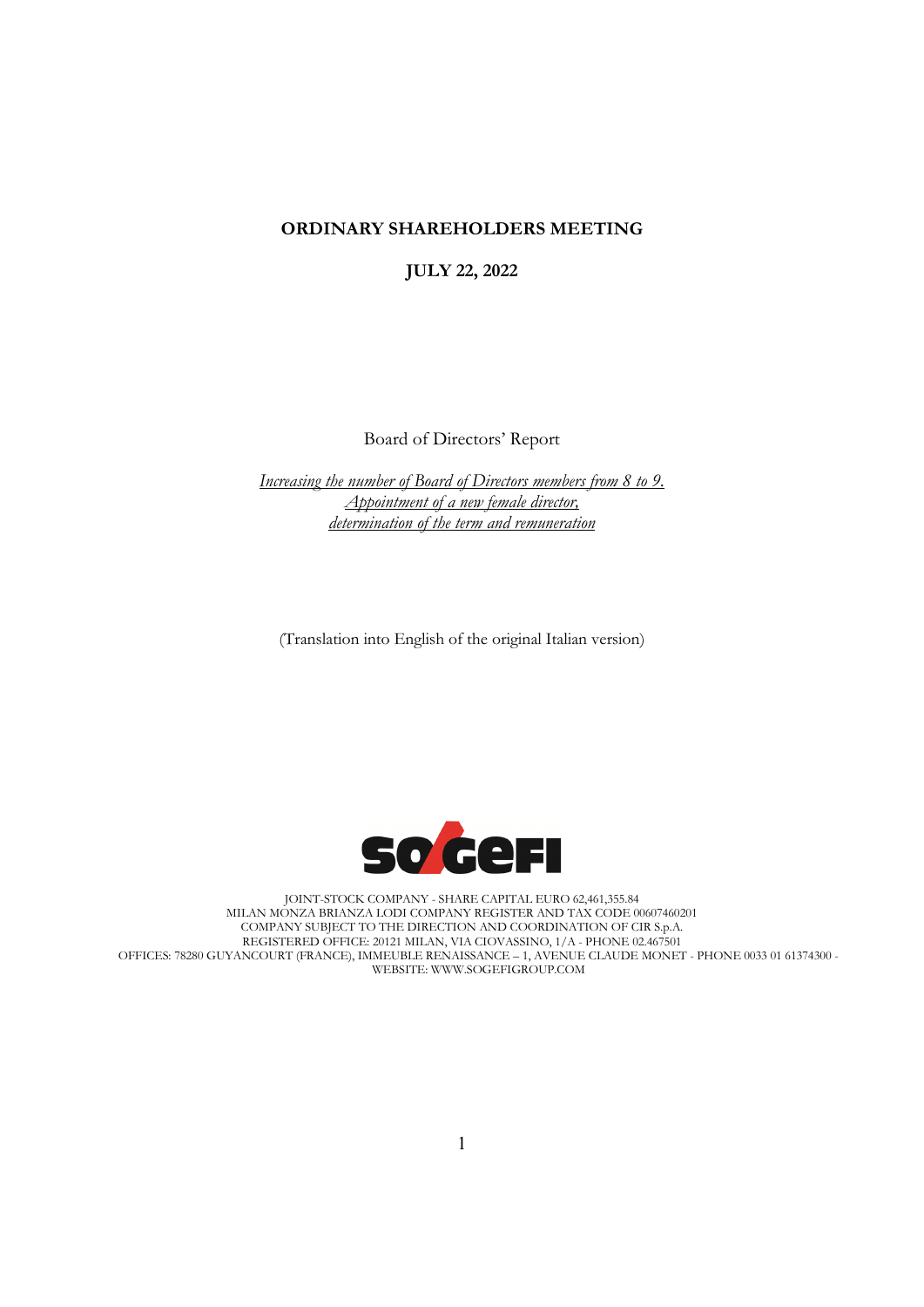**BOARD OF DIRECTORS' REPORT, AS PER ART. 125-**TER **OF THE CONSOLIDATED LAW ON FINANCE, ON THE SOLE ITEM ON THE AGENDA OF SOGEFI S.P.A. ORDINARY SHAREHOLDERS' MEETING, CALLED FOR 22 JULY, 2022, IN FIRST CALL, AND IF SHOULD BE NECESSARY, ON 25 JULY, 2022, IN SECOND CALL**

**Increasing the number of Board of Directors members from 8 to 9. Appointment of a new female director, determination of the term and remuneration.**

Dear Shareholders,

with regard to the sole item on the Agenda, this report presents the proposal that the Board of Directors of Sogefi S.p.A. (hereinafter "**Sogefi**", the "**Company**" or the "**Issuer**") intends to submit to Your approval in relation to the increase of the number of the members of the Board of Director from eight to nine, the appointment of a new female Director and the determination of the term of her office and remuneration.

With regard to the election of the current Board of Directors, we preliminarily remind you that:

- > with the shareholders' meeting called for the approval of Financial Statements closed on 31 December 2021, the mandate of the previous Board of Directors of the Company expired;
- $>$  on 11 March, 2022, the following documentation was made available to the public: (i) the notice for calling the Ordinary Shareholders' meeting held on 22 April 2022 in first call, and  $(ii)$  the report of the Board of Directors relating to item 2 on the agenda ("*Appointment of the Board of Directors for the financial periods 2022-2023- 2024 and determination of their compensation*");
- > the aforementioned documents contained the instructions for the presentation by the Shareholders of lists of candidates for the office of Director, and it was specified that *"the lists having three or more candidates shall include members of different gender at least in the proportion prescribed by the existing legislation on equal opportunities and balance between the genders"* and that such lists should have been presented by March 28, 2022;
- > on 1 April, 2022, the Company announced that n. 2 lists had been filed for the appointment of the Board of Directors for the years 2022-2023-2024, to be submitted to the approval of the Annual General Meeting of the Shareholders:
	- the List no. 1, presented on 25 March, 2022 by the shareholder CIR S.p.A., the majority shareholder (holding voting rights equal to 55,637% of the Company's share capital), with the following candidates: Ms Monica Mondardini, Mr Rodolfo Lorenzo Franco De Benedetti, Mr Frédéric Sipahi, Ms Patrizia Arienti (Independent), Ms Maha Daoudi (Independent), Mr Mauro Melis (Independent), Mr Christian Streiff (Independent);
	- o the List no. 2, presented on 25 March, 2022 by the company Navig S.a.s. di Giorgio Zaffaroni, minority shareholder (attesting that it has voting rights representing 3,33% of the Company's share capital) with candidates Mr Massimiliano Picardi (Independent), Mr Bruno Alberti (Independent);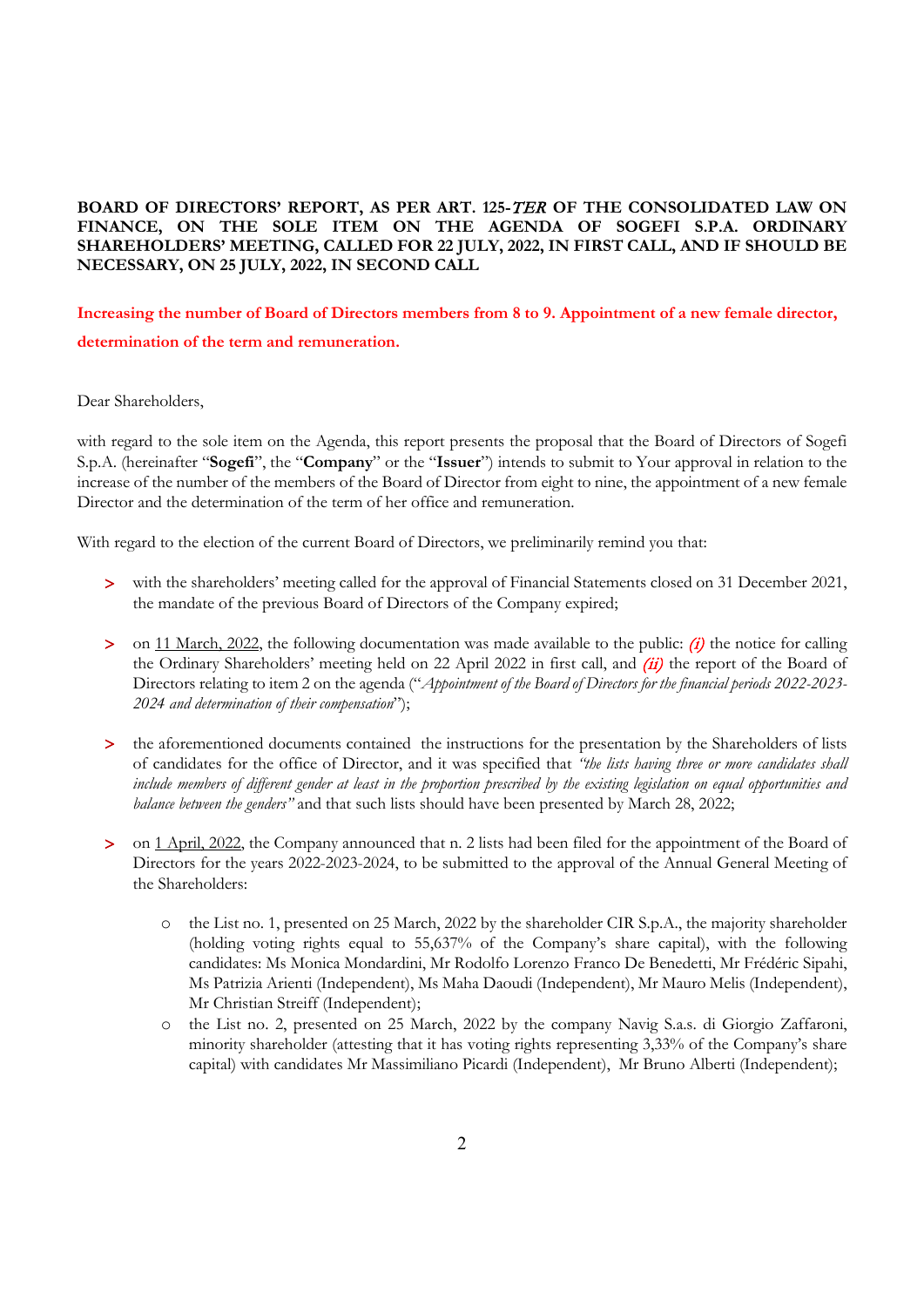> on 22 April, 2022, the ordinary Annual General Meeting of the Shareholders of Sogefi S.p.A. was held and on the specific item related the *"Appointment of the Board of Directors for the financial periods 2022-2023-2024"*, were appointed as Directors all the candidates indicated in list no. 1 and Mr Massimiliano Picardi, as candidate of the list no. 2.

The composition of the current Board of Directors, based on the lists presented and on result of the aforementioned vote, does not respect the balance between genders prescribed by current legislation and in particular by Law n. 160, 27 December 2019 ("Legge di Bilancio"), which establishes an allotment of "*at least two fifths"* of the less represented gender starting from 1 January, 2020 (see articles 147-ter, paragraph 1-ter, and 148, paragraph 1-bis, of the TUF).

Given the above, art. 17 of the Articles of Association provides that, if the composition of the Board of Directors does not respect the balance between genders prescribed by current legislation, "*the last director elected of the list having obtained the highest number of votes and belonging to the gender that is the most represented forfeits and is replaced by the first non elected candidate of the same list, belonging to the least represented gender"*. Failing that, and in a circumstance such as the one in question, "*the Shareholders' Meeting shall integrate the administrative body pursuant to the majorities foreseen by the law, ensuring compliance with the terms of the law"*.

We therefore propose to the Shareholders the integration of the current composition of the Board of Directors by appointing an additional female Director whose term will expire at the same time as that of the Directors currently in office and therefore with the Shareholders' Meeting called for the approval of Financial Statements closed on 31 December 2024.

In this regard, the Board of Directors points out that the increasing of the Directors from 8 to 9 would in any case be in compliance with the maximum of member (15) established by the Articles of Association, pursuant to which the Shareholders' Meeting has the right to redetermine – also during the term of office - the number of Directors within the limits, in any case, of the aforementioned limit prescribed by the Articles of Association.

With regard to the formalities relating to the submission of candidature for the appointment of the new female Director, in accordance with the provisions of art. 17 of the Articles of Association, in the event of integration of the composition of the Board of Directors due to comply with the regulations relating to the balance between genders, the Shareholders' Meeting resolves "*pursuant to the majorities provided by law"* and without applying the procedure of the "*list vote"*.

Shareholders who intend to make a proposal for the appointment of a new female director are invited to submit, by registered mail (A.R.) to the Company registered office or by certified email to the address [sogefi@legalmail.it,](mailto:sogefi@legalmail.it) the candidature along with *(i)* the information relating to the identity of the Shareholder submitting such candidature, with one or more certifications proving the related voting rights; *(ii)* a detailed description of the personal and professional characteristics of the candidate, as well as *(iii)* a declaration by the candidate herself that she meets the requirements provided by the laws in force and by the Articles of Association, and whether she meets the requirements for the position of Independent Director under current laws or regulations, any activities carried out in competition, and the acceptance of her candidature, as well as a list of administrative or management positions she hold in other companies.

In order to allow those who will attend the Shareholders' Meeting to be informed about the personal and professional characteristics of each candidate with the necessary advance and be able to duly exercise their voting rights, also in consideration of the fact that the attendance can take place exclusively through the "Designated Representative",